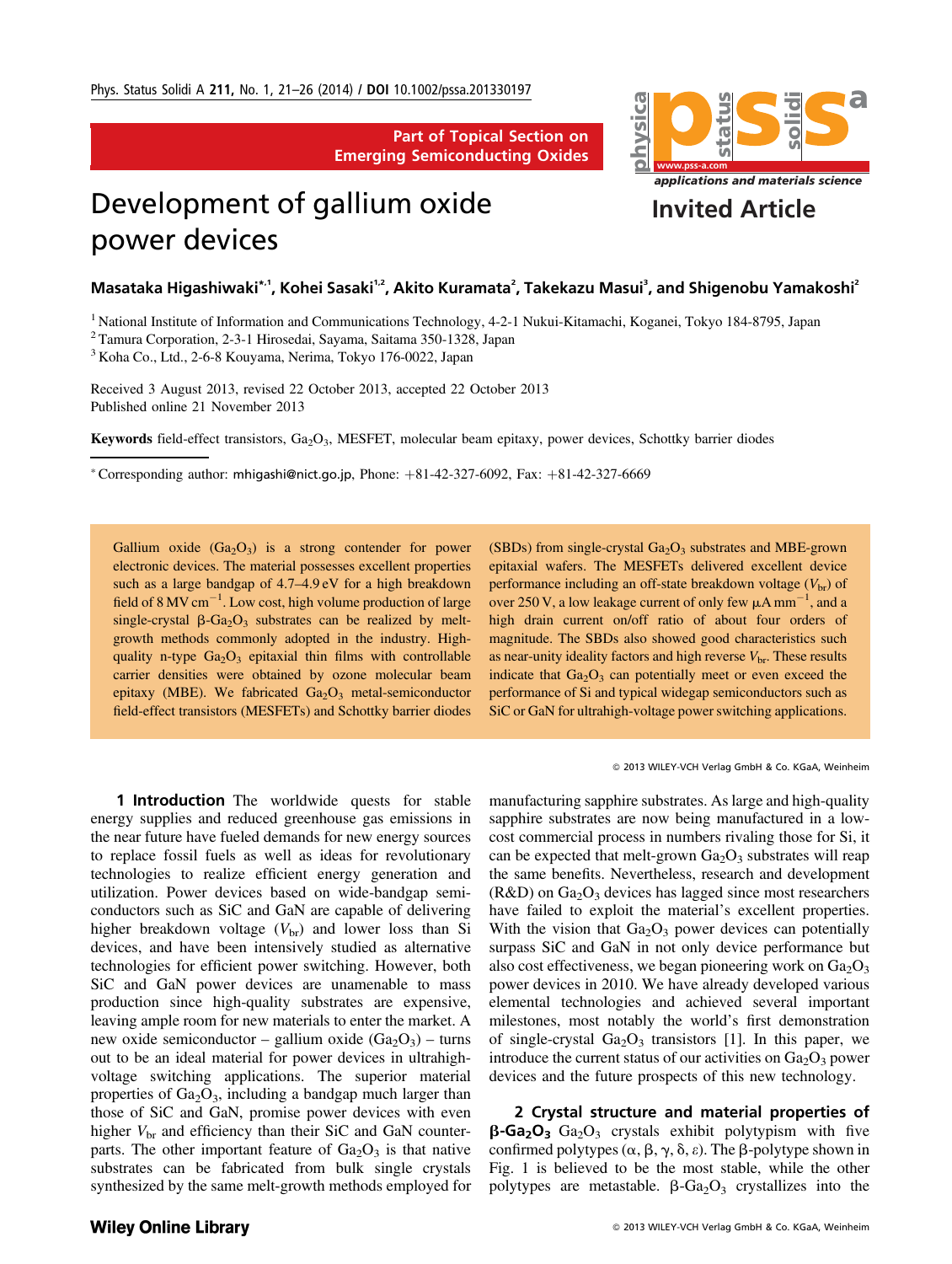



**Figure 1** Atomic unit cell of  $\beta$ -Ga<sub>2</sub>O<sub>3</sub>.



Figure 2 Benchmarking the theoretical ideal performance limits of  $\beta$ -Ga<sub>2</sub>O<sub>3</sub> power devices against other major semiconductors.

**Table 1** Material properties of major semiconductors and  $\beta$ -Ga<sub>2</sub>O<sub>3</sub>.

| 22                                                                                                                                                                                                                                                                                                                                                                                                                                                                                                                                                                                                                                                                                                                                                                                                                                                                                                                | M. Higashiwaki et al.: Development of gallium oxide power devices                                                                                                                                                                                                                                                                                                                                                                                                                                                                                                                                                                                                                                                                                                                                                                                                                                                                                                                                                                                                                                                                                                                                                                                                                                                                                                                                                                                                                                       |                                              |                                                                                                                                                                                                                                                                                                                                                                                                                                                                                                                            |                                         |                                                                                             |                                                                       |
|-------------------------------------------------------------------------------------------------------------------------------------------------------------------------------------------------------------------------------------------------------------------------------------------------------------------------------------------------------------------------------------------------------------------------------------------------------------------------------------------------------------------------------------------------------------------------------------------------------------------------------------------------------------------------------------------------------------------------------------------------------------------------------------------------------------------------------------------------------------------------------------------------------------------|---------------------------------------------------------------------------------------------------------------------------------------------------------------------------------------------------------------------------------------------------------------------------------------------------------------------------------------------------------------------------------------------------------------------------------------------------------------------------------------------------------------------------------------------------------------------------------------------------------------------------------------------------------------------------------------------------------------------------------------------------------------------------------------------------------------------------------------------------------------------------------------------------------------------------------------------------------------------------------------------------------------------------------------------------------------------------------------------------------------------------------------------------------------------------------------------------------------------------------------------------------------------------------------------------------------------------------------------------------------------------------------------------------------------------------------------------------------------------------------------------------|----------------------------------------------|----------------------------------------------------------------------------------------------------------------------------------------------------------------------------------------------------------------------------------------------------------------------------------------------------------------------------------------------------------------------------------------------------------------------------------------------------------------------------------------------------------------------------|-----------------------------------------|---------------------------------------------------------------------------------------------|-----------------------------------------------------------------------|
| $\circ$<br>Ga<br>Lattice constant:<br>$a = 1.22$ nm<br>$b = 0.30$ nm<br>a<br>$c = 0.58$ nm<br>$\alpha = 90^\circ$<br>$\beta = 104^\circ$<br>$y = 90^\circ$<br><b>Figure 1</b> Atomic unit cell of $\beta$ -Ga <sub>2</sub> O <sub>3</sub> .<br>β-gallia structure belonging to the monoclinic system. The<br>bandgap of $\beta$ -Ga <sub>2</sub> O <sub>3</sub> is 4.7–4.9 eV [2–4]. Semi-insulating<br>Ga <sub>2</sub> O <sub>3</sub> can be controllably doped with Sn or Si to obtain electron densities ( <i>n</i> ) from $10^{16}$ to $10^{19}$ cm <sup>-3</sup> [5-8]. In                                                                                                                                                                                                                                                                                                                                   |                                                                                                                                                                                                                                                                                                                                                                                                                                                                                                                                                                                                                                                                                                                                                                                                                                                                                                                                                                                                                                                                                                                                                                                                                                                                                                                                                                                                                                                                                                         |                                              | 10<br>On-resistance (mΩ cm <sup>2</sup> )<br>1<br>0.1<br>$0.01\frac{1}{10}$<br>Figure 2 Benchmarking the theoretical ideal performance limits of<br>$\beta$ -Ga <sub>2</sub> O <sub>3</sub> power devices against other major semiconductors.<br>but only linearly proportional to mobility. The theoretical<br>limits of on-resistances as a function of $V_{\text{br}}$ for $Ga_2O_3$ and<br>representative semiconductors as plotted in Fig. 2 suggest<br>that the on-resistance of $Ga2O3$ devices can be one order of | 100<br>1000<br>Breakdown voltage (V)    | Si GaAs 4H-SiC<br>GaN<br>$\beta$ -Ga <sub>2</sub> O <sub>3</sub> (est.)<br>Diamond<br>10000 |                                                                       |
| contrast, there has been no clear evidence of hole conduction<br>in $Ga2O3$ . The extrapolated experimental bulk electron<br>mobility of Ga <sub>2</sub> O <sub>3</sub> reaches a relatively high value of about 300 cm <sup>2</sup> V <sup>-1</sup> s <sup>-1</sup> for $n = 10^{15}$ -10 <sup>16</sup> cm <sup>-3</sup> , which is typical<br>for the drift layers of vertical power transistors and<br>diodes [9]. This relatively high mobility is in agreement<br>with theoretical calculations showing that the electron<br>effective mass of Ga <sub>2</sub> O <sub>3</sub> is 0.23–0.34 $m_0$ ( $m_0$ : free electron<br>mass), which is comparable to those of conventional<br>widegap $(3-4eV)$ semiconductors [4, 7, 10].                                                                                                                                                                              | magnitude lower than those of SiC and GaN devices at the<br>same $V_{\text{br}}$ . The thermal conductivity of Ga <sub>2</sub> O <sub>3</sub> strongly<br>depends on the crystal orientation due to its asymmetric<br>crystal structure. In our experiments, the [010] direction has<br>the highest value of 0.23 W cm <sup>-1</sup> K <sup>-1</sup> , which is about twice<br>as large as that in the [100] direction [11]. However, it is still<br>much smaller than those of the other semiconductors and<br>thus a clear weak point of $Ga2O3$ in terms of power device<br>applications.<br>4 Production of single-crystal Ga <sub>2</sub> O <sub>3</sub> substrates The<br>superiority of $Ga2O3$ devices for mass production stems from<br>the availability of affordable native substrates fabricated<br>from melt-grown bulk crystals at low cost and with low<br>energy consumption [12-14]. A melt-growth technology<br>known as edge-defined film-fed growth (EFG) has a good<br>track record of producing large sapphire wafers of over<br>6 inch in diameter. This method will be especially useful for<br>high-volume production of $Ga2O3$ substrates using the same<br>system configuration as for sapphire growth since it does not<br>require a high-temperature or high-pressure environment,<br>conserves source materials, and is easily scalable to large<br>wafer diameters. In contrast, SiC and GaN bulk crystals and<br>substrates are produced by energy-intensive and cost- |                                              |                                                                                                                                                                                                                                                                                                                                                                                                                                                                                                                            |                                         |                                                                                             |                                                                       |
| 3 Performance prospect of Ga <sub>2</sub> O <sub>3</sub> power<br>devices With a bandgap wider than those of SiC and<br>GaN, $\beta$ -Ga <sub>2</sub> O <sub>3</sub> promises power transistors and diodes with<br>excellent characteristics including high $V_{\text{br}}$ , high power<br>capacity, and low loss (i.e., high efficiency). Table 1<br>compares the important material properties of $\beta$ -Ga <sub>2</sub> O <sub>3</sub> with<br>those of major semiconductors. The estimated breakdown<br>electric field of $Ga_2O_3$ is 8 MV cm <sup>-1</sup> , which is three times<br>larger than that of either SiC or GaN. This high breakdown<br>field is the most attractive attribute of $Ga2O3$ for power<br>devices, because Baliga's figure of merit (FOM) – the basic<br>parameter to show how suitable a material is for power<br>devices – is proportional to the cube of the breakdown field, |                                                                                                                                                                                                                                                                                                                                                                                                                                                                                                                                                                                                                                                                                                                                                                                                                                                                                                                                                                                                                                                                                                                                                                                                                                                                                                                                                                                                                                                                                                         |                                              |                                                                                                                                                                                                                                                                                                                                                                                                                                                                                                                            |                                         |                                                                                             |                                                                       |
| <b>Table 1</b> Material properties of major semiconductors and $\beta$ -Ga <sub>2</sub> O <sub>3</sub> .                                                                                                                                                                                                                                                                                                                                                                                                                                                                                                                                                                                                                                                                                                                                                                                                          | Si                                                                                                                                                                                                                                                                                                                                                                                                                                                                                                                                                                                                                                                                                                                                                                                                                                                                                                                                                                                                                                                                                                                                                                                                                                                                                                                                                                                                                                                                                                      | GaAs                                         | 4H-SiC                                                                                                                                                                                                                                                                                                                                                                                                                                                                                                                     | GaN                                     | diamond                                                                                     | $\beta$ -Ga <sub>2</sub> O <sub>3</sub>                               |
| bandgap $E_{\rm g}$ (eV)<br>electron mobility $\mu$ (cm <sup>2</sup> V <sup>-1</sup> s <sup>-1</sup> )<br>breakdown field $E_b$ (MV cm <sup>-1</sup> )<br>relative dielectric constant ε<br>Baliga's FOM $\epsilon \mu E_b^3$<br>thermal conductivity $(W cm^{-1} K^{-1})$                                                                                                                                                                                                                                                                                                                                                                                                                                                                                                                                                                                                                                        | 1.1<br>1400<br>0.3<br>11.8<br>1<br>1.5                                                                                                                                                                                                                                                                                                                                                                                                                                                                                                                                                                                                                                                                                                                                                                                                                                                                                                                                                                                                                                                                                                                                                                                                                                                                                                                                                                                                                                                                  | $1.4\,$<br>8000<br>0.4<br>12.9<br>15<br>0.55 | 3.3<br>1000<br>2.5<br>9.7<br>340<br>2.7                                                                                                                                                                                                                                                                                                                                                                                                                                                                                    | 3.4<br>1200<br>3.3<br>9.0<br>870<br>2.1 | 5.5<br>2000<br>10<br>5.5<br>24 6 64<br>10                                                   | $4.7 - 4.9$<br>300<br>8<br>10<br>3444<br>$0.23$ [010]<br>$0.13$ [100] |
| © 2013 WILEY-VCH Verlag GmbH & Co. KGaA, Weinheim                                                                                                                                                                                                                                                                                                                                                                                                                                                                                                                                                                                                                                                                                                                                                                                                                                                                 |                                                                                                                                                                                                                                                                                                                                                                                                                                                                                                                                                                                                                                                                                                                                                                                                                                                                                                                                                                                                                                                                                                                                                                                                                                                                                                                                                                                                                                                                                                         |                                              |                                                                                                                                                                                                                                                                                                                                                                                                                                                                                                                            |                                         |                                                                                             | www.pss-a.com                                                         |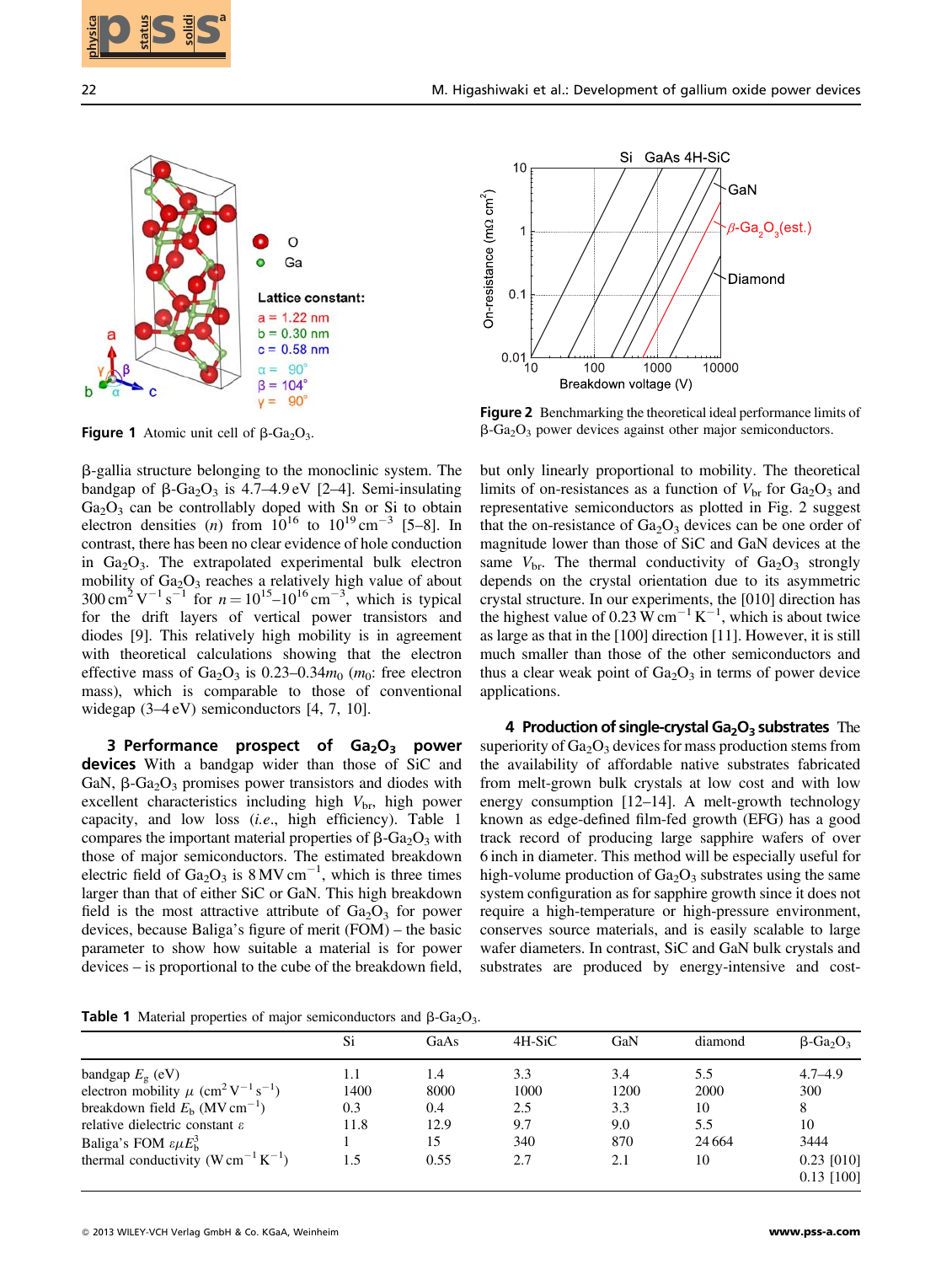$D_3$  β-Ga<sub>2</sub>O<sub>3</sub> β-Ga<sub>2</sub>O<sub>3</sub> β-Ga<sub>2</sub>(  $-Ga_2O_3$   $\beta$ -Ga<sub>2</sub>O<sub>3</sub>  $\beta$ -Ga<sub>2</sub>O<sub>3</sub>  $\beta$ - $D_3$   $\beta$ -Ga<sub>2</sub>O<sub>3</sub>  $\beta$ -Ga<sub>2</sub>O<sub>3</sub>  $\beta$ -Ga<sub>2</sub>O  $3-Ga_2O_3$   $\beta-Ga_2O_3$   $\beta-Ga_2O_3$  $O_3$   $\beta$ -Ga<sub>2</sub>O<sub>3</sub>  $\beta$ -Ga<sub>2</sub>O<sub>3</sub>  $\beta$ -Ga<sub>2</sub>  $-Ga_2O_3$   $\beta$ -Ga<sub>2</sub>O<sub>3</sub>  $\beta$ -Ga<sub>2</sub>O<sub>3</sub>  $\beta$ -<u> Hans de la propietat de la propietat de la propietat de la propietat de la propietat de la propietat de la p</u>

**Figure 3** Photograph of 2-inch-diameter single-crystal  $Ga_2O_3$ wafer.

prohibitive methods such as sublimation, vapor phase epitaxy, and high-pressure synthesis [15–17]. Figure 3 shows a 2-inch-diameter single-crystal  $Ga<sub>2</sub>O<sub>3</sub>$  wafer produced in our laboratory. The crystal quality of the  $Ga_2O_3$ wafer is very good, with a full-width at half-maximum of the X-ray diffraction rocking curve as narrow as 19 arcsec and a dislocation density on the order of  $10^4 \text{ cm}^{-2}$  as characterized by surface etch pits. The surface of the wafer was atomically flat after chemical-mechanical polishing with a small rootmean-square (RMS) surface roughness of 0.11 nm. Undoped  $Ga<sub>2</sub>O<sub>3</sub>$  substrates show n-type conductivity due to unintentional Si incorporation from the  $Ga_2O_3$  powder source (5 N). Compensation doping with deep acceptors such as Mg renders these materials semi-insulating.

5 Epitaxial growth of  $Ga<sub>2</sub>O<sub>3</sub>$  thin films by ozone MBE We have developed homoepitaxy of Sn-doped n-type  $\beta$ -Ga<sub>2</sub>O<sub>3</sub> on native substrates by molecular-beam epitaxy (MBE) [9, 18]. The substrates used were unintentionally n-doped  $\beta$ -Ga<sub>2</sub>O<sub>3</sub> (010) fabricated from a bulk synthesized by the floating-zone (FZ) method. Ga and Sn (n-type dopant) were, respectively, supplied from 7 N Ga metal and 4 N  $SnO<sub>2</sub>$  powder heated in conventional Knudsen cells (K-cells). The oxygen source was an ozone( $5\%$ )–oxygen (95%) gas mixture. Growth temperatures ranging from 500 to  $800^{\circ}$ C were attempted to investigate their effects on surface morphology and doping. The growth rate and film thickness were  $600 \text{ nm h}^{-1}$  and  $600 \text{ nm}$ , respectively.

The surface morphologies of the epitaxial films were evaluated by atomic force microscopy (AFM). Figure 4(a) shows the AFM images of  $Ga<sub>2</sub>O<sub>3</sub>$  epitaxial films grown at various temperatures. Step bunching along the [100] direction is observed for growth temperatures higher than  $700\degree C$ , and the effect becomes more pronounced with increasing growth temperatures. On the other hand, a low growth temperature of  $500\,^{\circ}\text{C}$  results in a rough surface due to three-dimensional growth. The RMS surface roughness values of the  $Ga<sub>2</sub>O<sub>3</sub>$  epitaxial films estimated from  $1 \times 1 \mu m^2$  AFM scans are plotted as a function of growth



**Figure 4** (a) Surface morphologies of MBE  $Ga<sub>2</sub>O<sub>3</sub>$  thin films grown at various temperatures as observed by AFM and (b) RMS surface roughness of the  $Ga<sub>2</sub>O<sub>3</sub>$  film as a function of growth temperature.

temperature in Fig. 4(b). The smoothest films were grown at 550–650 °C.

Electrochemical capacitance–voltage (C–V) measurements were employed to evaluate the dependence of effective donor concentration  $(N_d-N_a)$  on growth parameters. Figure 5 (a) shows the  $N_d$ – $N_a$  depth profiles in three Sn-doped Ga<sub>2</sub>O<sub>3</sub> epitaxial films grown at 540, 570, and  $600^{\circ}$ C, respectively. The  $N_d-N_a$  in Sn-doped Ga<sub>2</sub>O<sub>3</sub> as a function of SnO<sub>2</sub> K-cell temperature is shown in Fig. 5(b). Uniform doping concentrations along the growth direction that corresponded to the  $SnO<sub>2</sub>$  vapor pressure were achieved for the samples grown at 540 and 570  $\degree$ C. In contrast, a delay in doping at the initial stage of the  $600^{\circ}$ C growth due likely to Sn segregation was revealed in Fig. 5(a), causing the lower-than-expected average  $N_d-N_a$  in the sample according to Fig. 5(b). These results indicate that a growth temperature below  $570^{\circ}$ C is necessary for accurate control of carrier density.

We have optimized the structural and electrical properties of MBE-grown Sn-doped  $\beta$ -Ga<sub>2</sub>O<sub>3</sub> homoepitaxial films. High-quality epilayers with both smooth surfaces and uniform doping profiles were obtained at growth temperatures of  $540-570$  °C.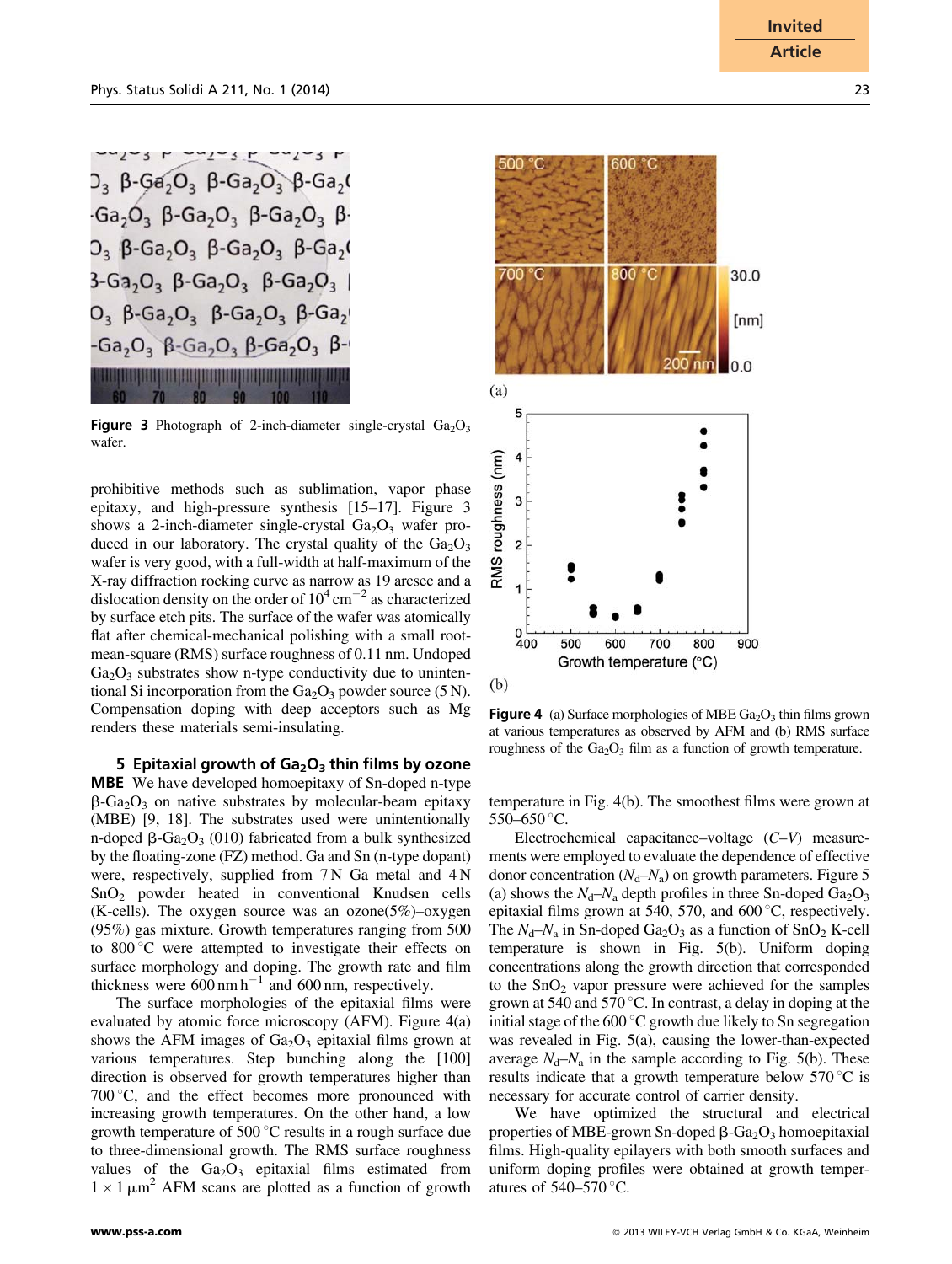



**Figure 5** (a) Depth profiles of  $N_d - N_a$  in Sn-doped Ga<sub>2</sub>O<sub>3</sub> epitaxial films grown at various temperatures estimated by electrochemical  $C-V$  measurements and (b)  $N_d-N_a$  of Sn-doped Ga<sub>2</sub>O<sub>3</sub> films as a function of  $SnO<sub>2</sub>$  K-cell temperature.

6 Ga<sub>2</sub>O<sub>3</sub> MESFETs Transistor action for single-crystal  $Ga<sub>2</sub>O<sub>3</sub>$  devices was demonstrated using simple metalsemiconductor field-effect transistor (MESFET) structures [1]. Sn-doped n-Ga<sub>2</sub>O<sub>3</sub> MESFET channel layers were grown on Mg-doped semi-insulating  $\beta$ -Ga<sub>2</sub>O<sub>3</sub> (010) FZ substrates by ozone MBE. Figure 6(a) shows a crosssectional schematic illustration of the  $n-Ga<sub>2</sub>O<sub>3</sub> MESFET.$  To form Ohmic contacts, reactive ion etching (RIE) using a gas mixture of  $BCI<sub>3</sub>$  and Ar was first performed to reduce the contact resistance substantially, followed by evaporation of Ti/Au. Then, Schottky gates were fabricated by Pt/Ti/Au deposition and lift off. The surface was left unpassivated. The gate length, source-drain spacing, and diameter of the inner circular drain electrode were 4, 20, and  $200 \mu m$ , respectively. We employed a circular FET pattern as shown in the optical micrograph of a fabricated device in Fig. 6(b), since a device isolation technique has not yet been developed.

Figure 7(a) and (b) show the DC output current–voltage  $(I-V)$  and transfer characteristics, respectively, of the  $Ga<sub>2</sub>O<sub>3</sub>$ 





Figure 6 (a) Cross-sectional schematic illustration and (b) optical micrograph of  $Ga<sub>2</sub>O<sub>3</sub>$  MESFET.

MESFET. The drain current  $(I_d)$  was effectively modulated by a gate voltage  $(V_g)$  with a sharp pinch-off characteristic. The device exhibited a maximum  $I_d$  of 16 mA at a drain voltage ( $V_d$ ) of 40 V and a  $V_g$  of  $+2$  V. The three-terminal destructive breakdown in the off-state, which resulted in burned gate electrodes, occurred at a  $V_d$  of over 250 V. Transconductance peaked at 1.4 mS for  $V_d = 40$  V. The offstate drain leakage current  $(I_{off})$  was as small as  $3 \mu A$ , resulting in a high  $I_d$  on/off ratio of about  $10^4$ . The  $I_{off}$  was comparable to the gate leakage current, indicating that leakage through the semi-insulating  $Ga_2O_3$  substrate was negligible. Furthermore, most gate leakage current could be attributed to the large 100- $\mu$ m-diameter gate pad [Fig. 6(b)], and the actual leakage through the gate finger should be lower by at least one order of magnitude. Therefore, the  $I_{\text{off}}$ can be effectively suppressed simply by optimizing the device configuration. While our first  $Ga<sub>2</sub>O<sub>3</sub>$  MESFETs are inferior to the state-of-the-art SiC and GaN devices, their performance was comparable to or better than that of GaN MESFETs in the early 1990s [19, 20]. The high  $V_{\text{br}}$  and low leakage current of these transistors indicate their great potential as power devices.

7 Ga<sub>2</sub>O<sub>3</sub> SBDs Another important component for power electronics is the Schottky barrier diode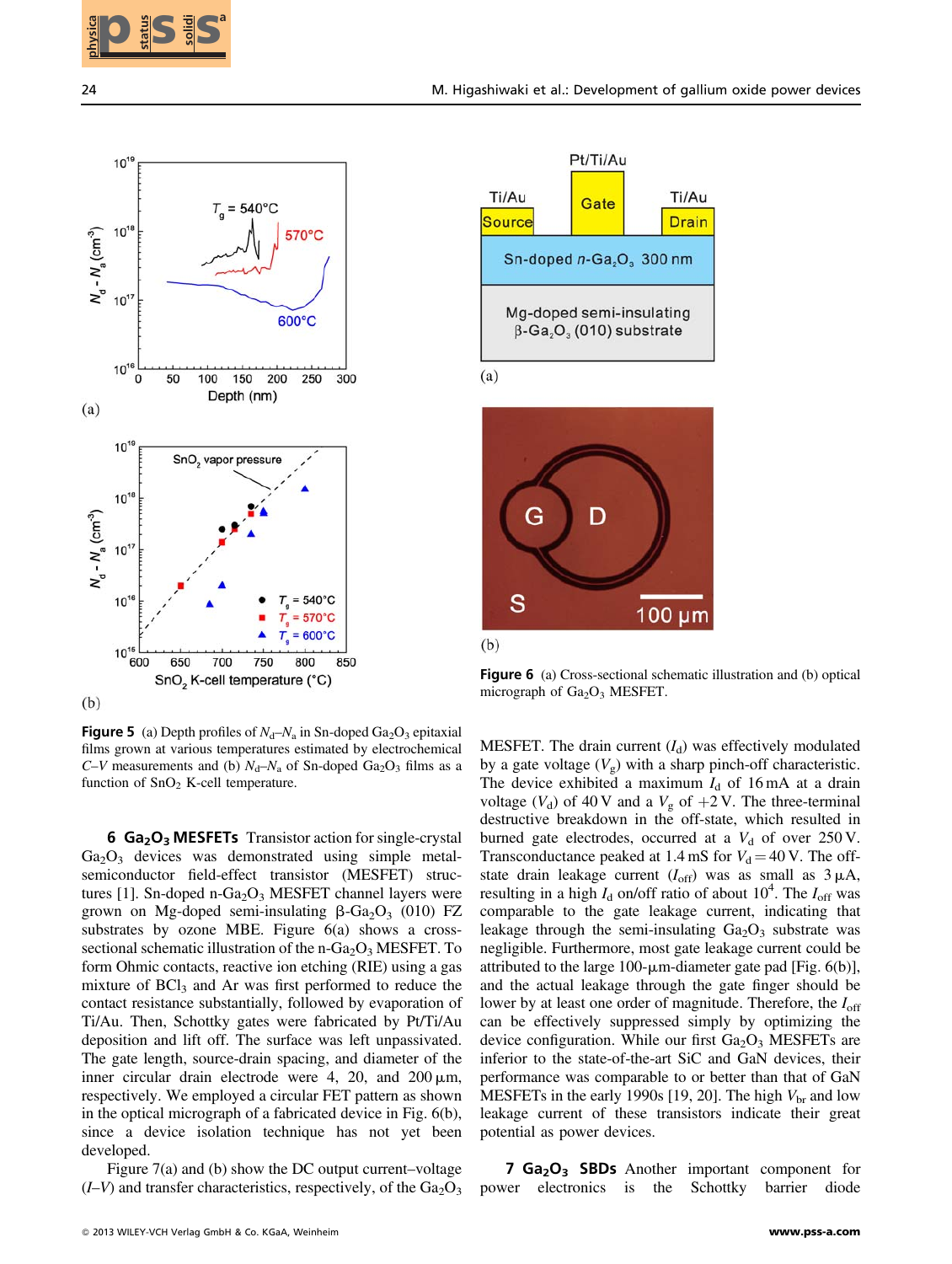

**Figure 7** (a) DC output  $I-V$  curves and (b) transfer characteristics of  $Ga_2O_3$  MESFET.



**Figure 8** Cross-sectional schematic illustration of  $Ga<sub>2</sub>O<sub>3</sub>$  SBD.

(SBD) [21]. We fabricated simple SBDs on unintentionally n-doped single-crystal  $\beta$ -Ga<sub>2</sub>O<sub>3</sub> FZ substrates with a thickness of 600  $\mu$ m. The *n* was uniform along the thickness of the substrate but showed in-plane variation from  $3 \times 10^{16}$ to  $1 \times 10^{17}$  cm<sup>-3</sup> as evaluated by C–V measurements. Figure 8 shows a cross-sectional schematic illustration of the Ga<sub>2</sub>O<sub>3</sub> SBD structure. Circular Schottky contacts with a diameter of  $100 \mu m$  were fabricated on the front side of the substrate as anode electrodes by standard photolithographic patterning, Pt/Ti/Au evaporation, and lift off. The cathode electrode (Ti/Au) was evaporated onto the backside of the substrate following an RIE treatment using a mixture of  $BCl<sub>3</sub>$ and Ar gases to decrease the Ohmic contact resistance.

Figure 9(a) and (b) plot the forward current density– voltage  $(J-V)$  characteristics of two different  $Ga_2O_3$  SBDs fabricated at different locations on the same substrate with  $n = 3 \times 10^{16}$  and  $5 \times 10^{16}$  cm<sup>-3</sup>, respectively. Note that the J value simply corresponds to the current divided by the anode



**Figure 9** (a, b) Forward (linear and semilog plot, respectively) and (c) reverse  $J-V$  characteristics of Ga<sub>2</sub>O<sub>3</sub> SBDs.